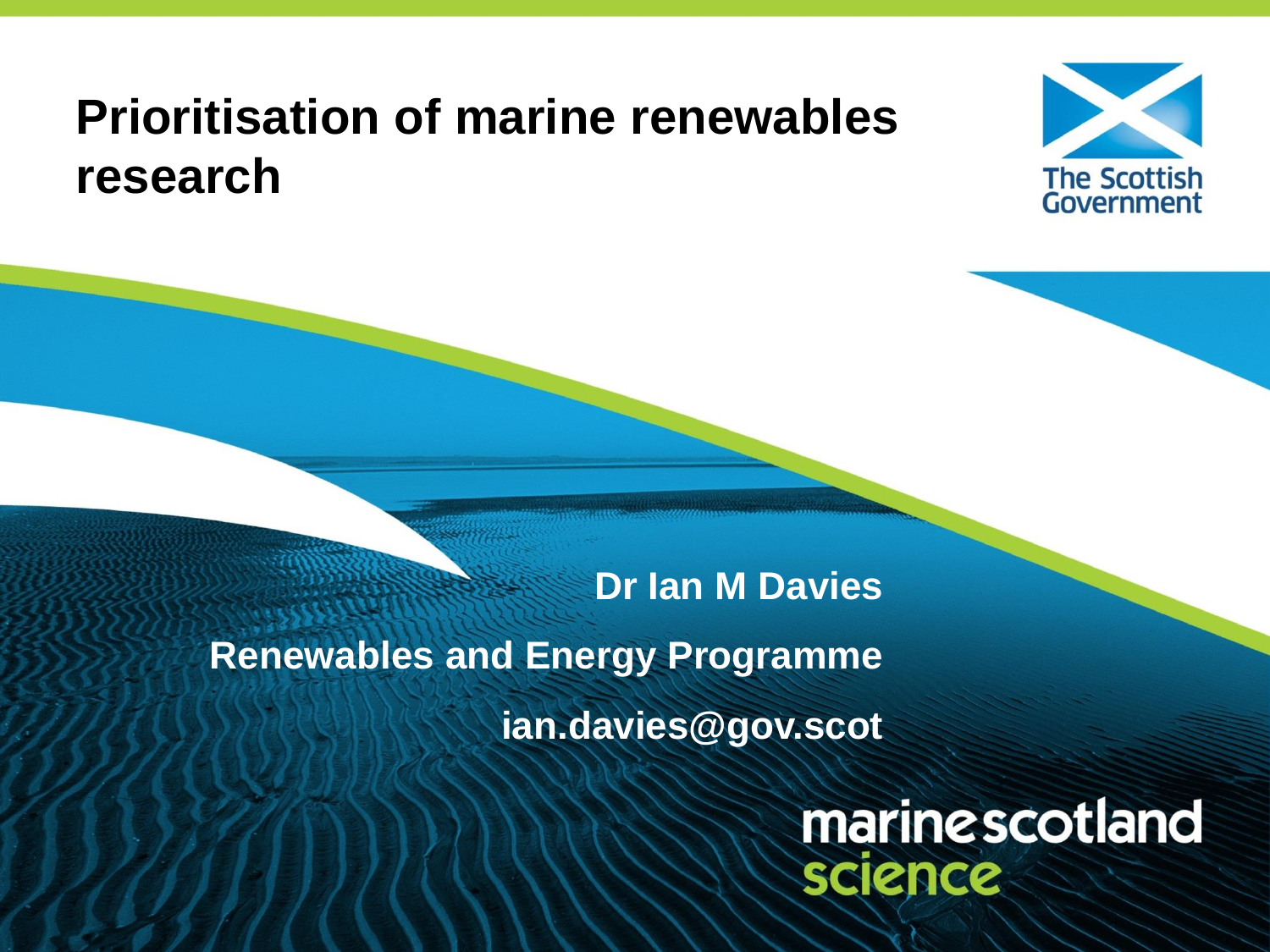#### **Marine Scotland's roles in renewable energy**

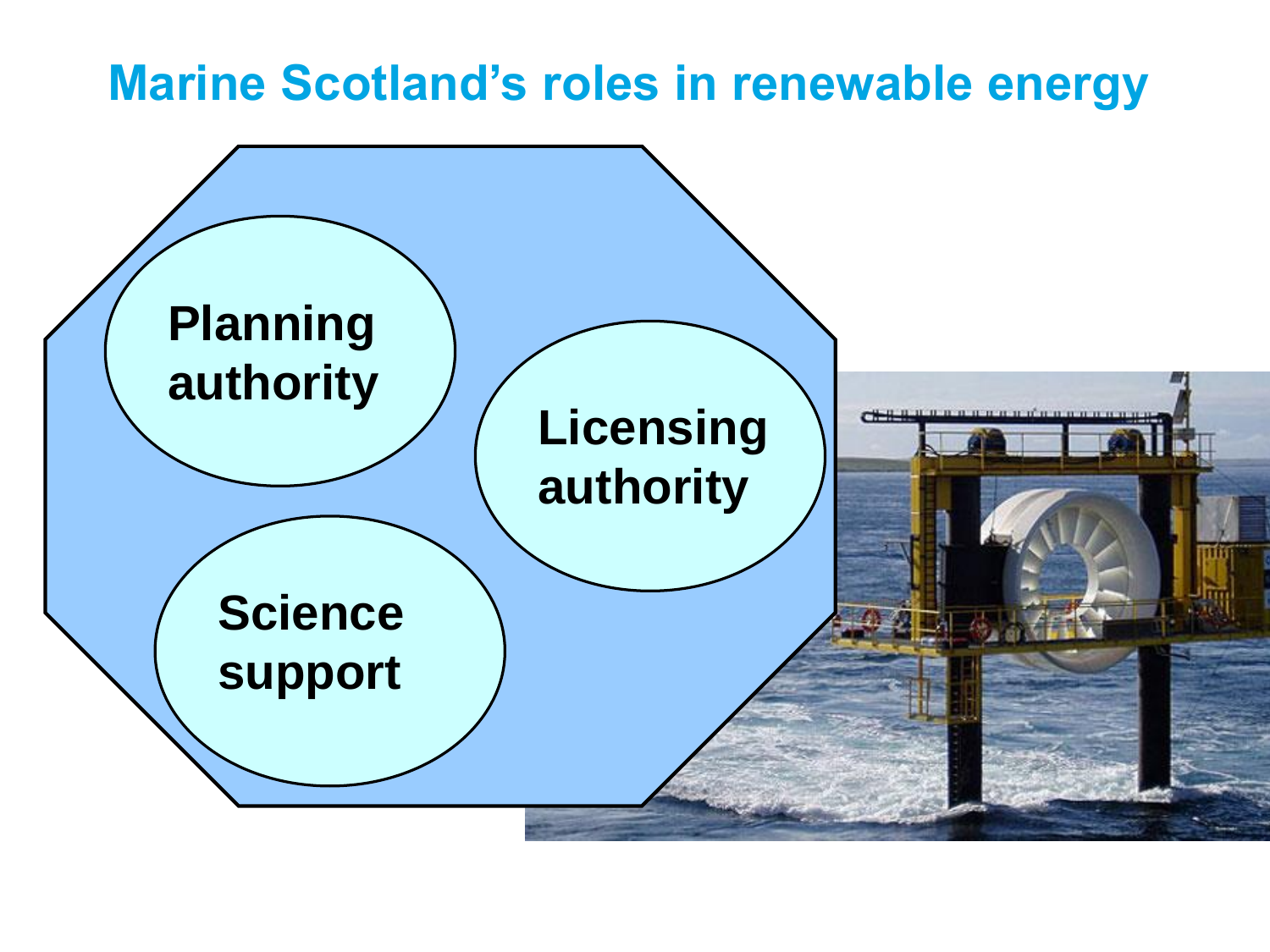

### **Renewables and Energy Programme**

Licensing, marine planning, environment

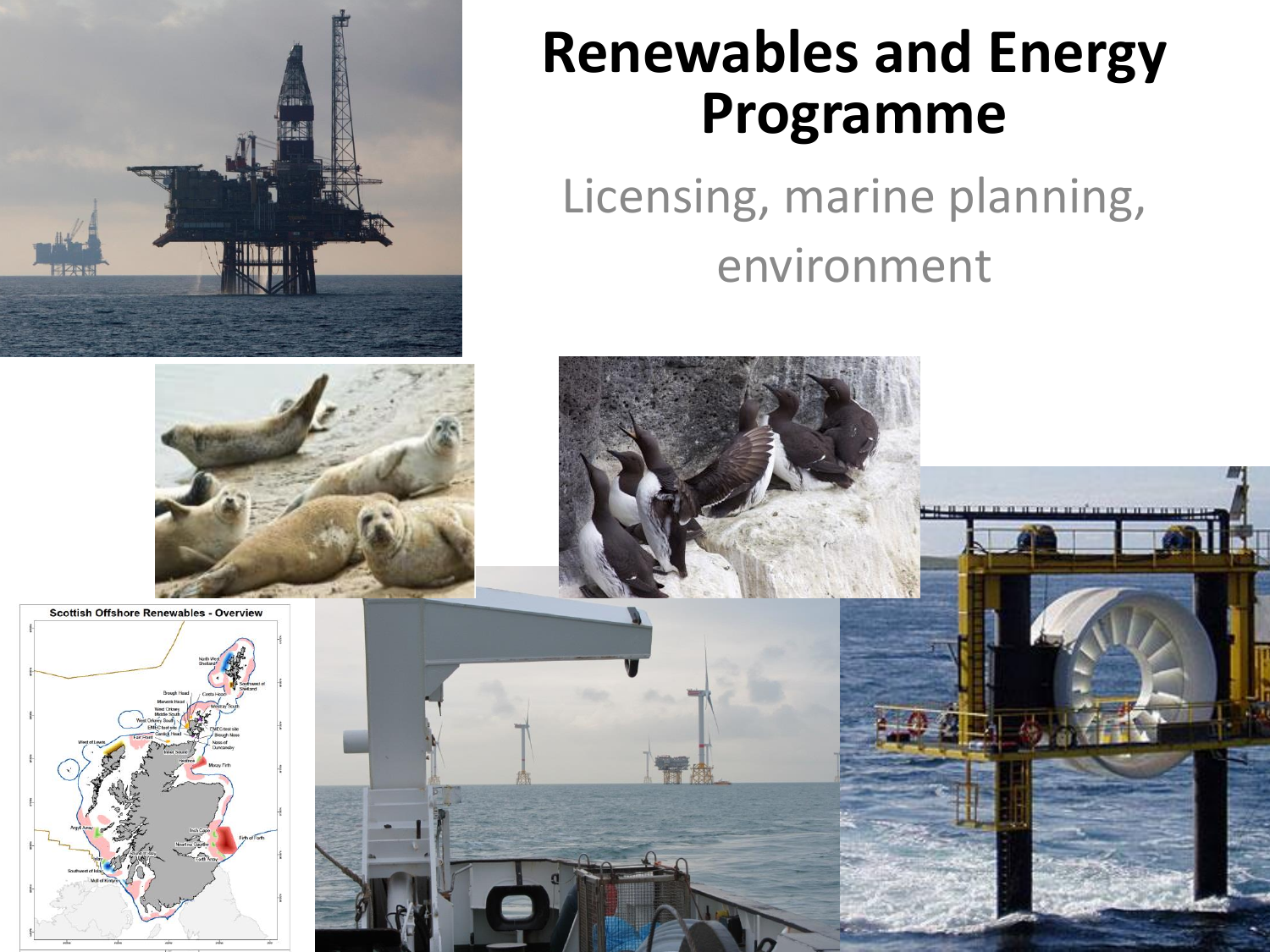

marine scotland

#### **COWRIE DEFRA Research Advisory Group**

**Strategic Ornithological Support Services**

**NERC FLOWBEC, RESPONSE, 2 others**

**Need access to, or drive towards, funding Need clear steer from stakeholders Need wide stakeholder buy-in Needs continuity**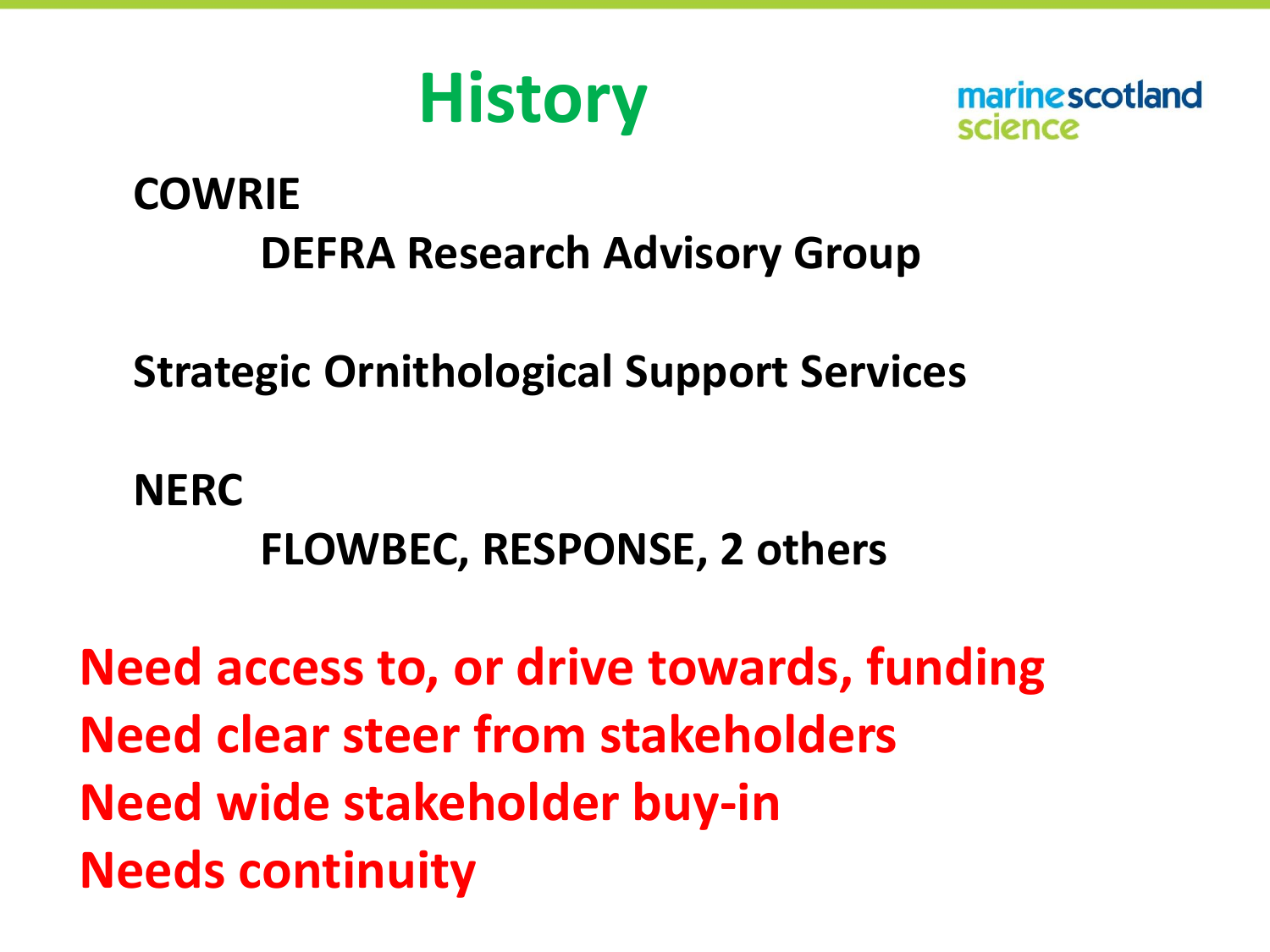



#### **Initially funded by TCE, DECC and MS**

**Industry to define priorities and develop projects**

**Transferred management to Carbon Trust** 

**One large project funded on bird collision**

**Smaller project on acoustic deterrents**

**Developing a project on porpoise response to piling**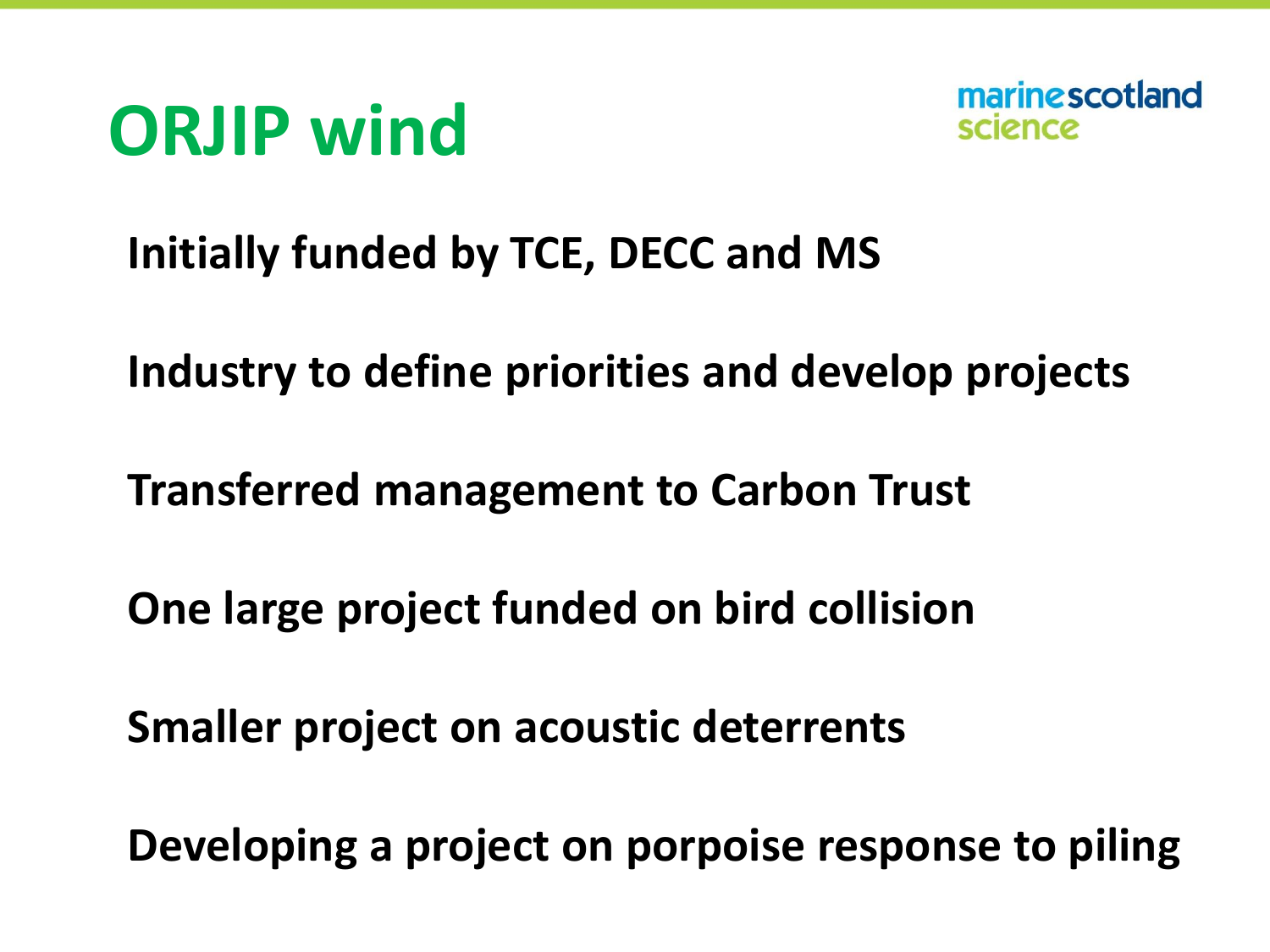# **ORJIP Ocean Energy**



**Contracted to experienced renewables consultancy** 

**Wide engagement with stakeholders, very open to ideas**

**Seeking consensus**

**Very active leadership, using initiative** 

**Developing international links** 

**Basis for additional funding (small) to do useful things** 

**No significant practical project funding**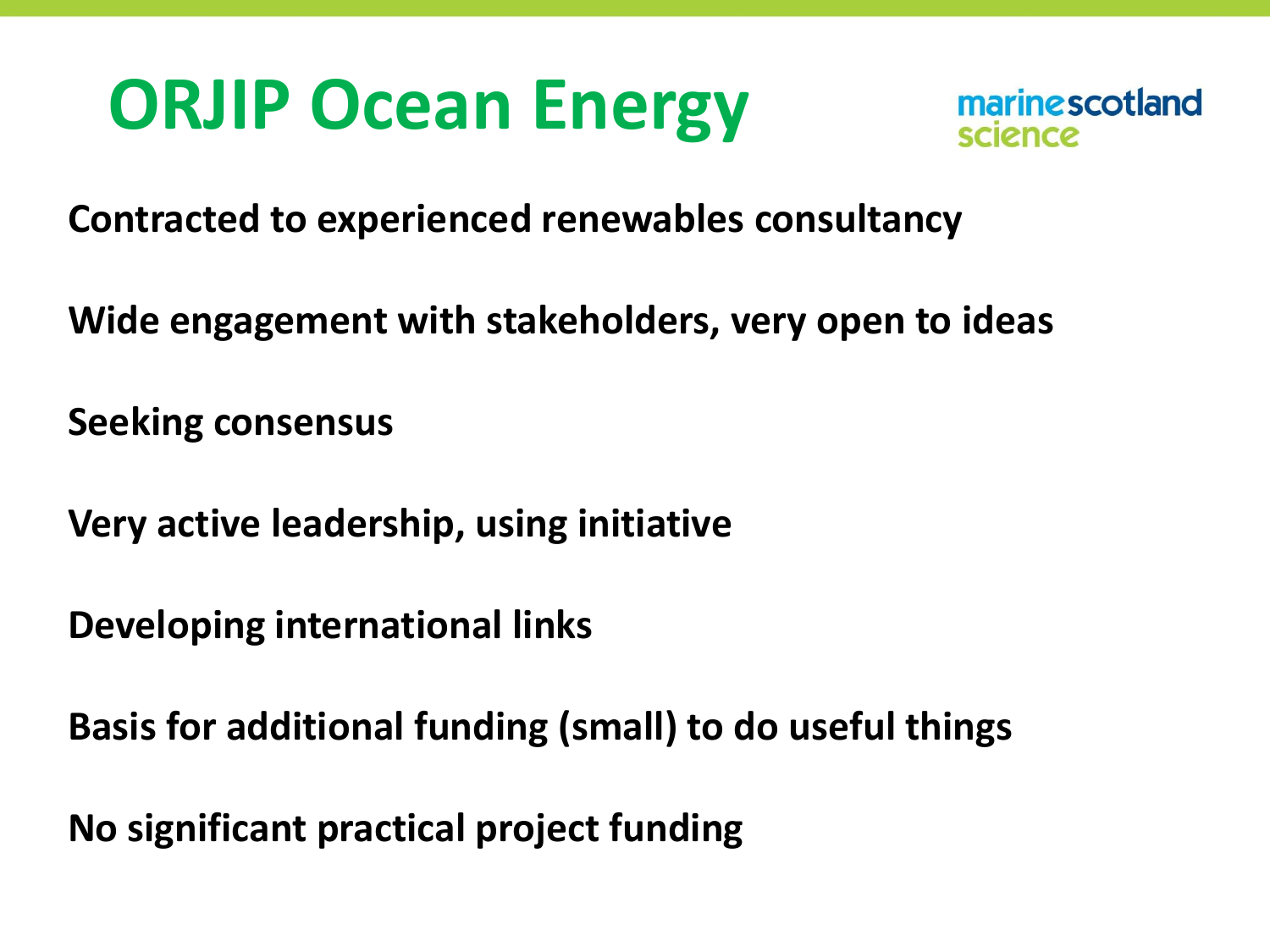



**Marine Scotland initiative**

#### **Developing evidence maps to support marine renewables**

**Process includes MS scientists, MS licensing, academics, developers, consultants, SNCBs,** 

> **Ornithology Fish and fisheries Marine Mammals Diadromous fish Benthic ecology Physical processes Social and economics**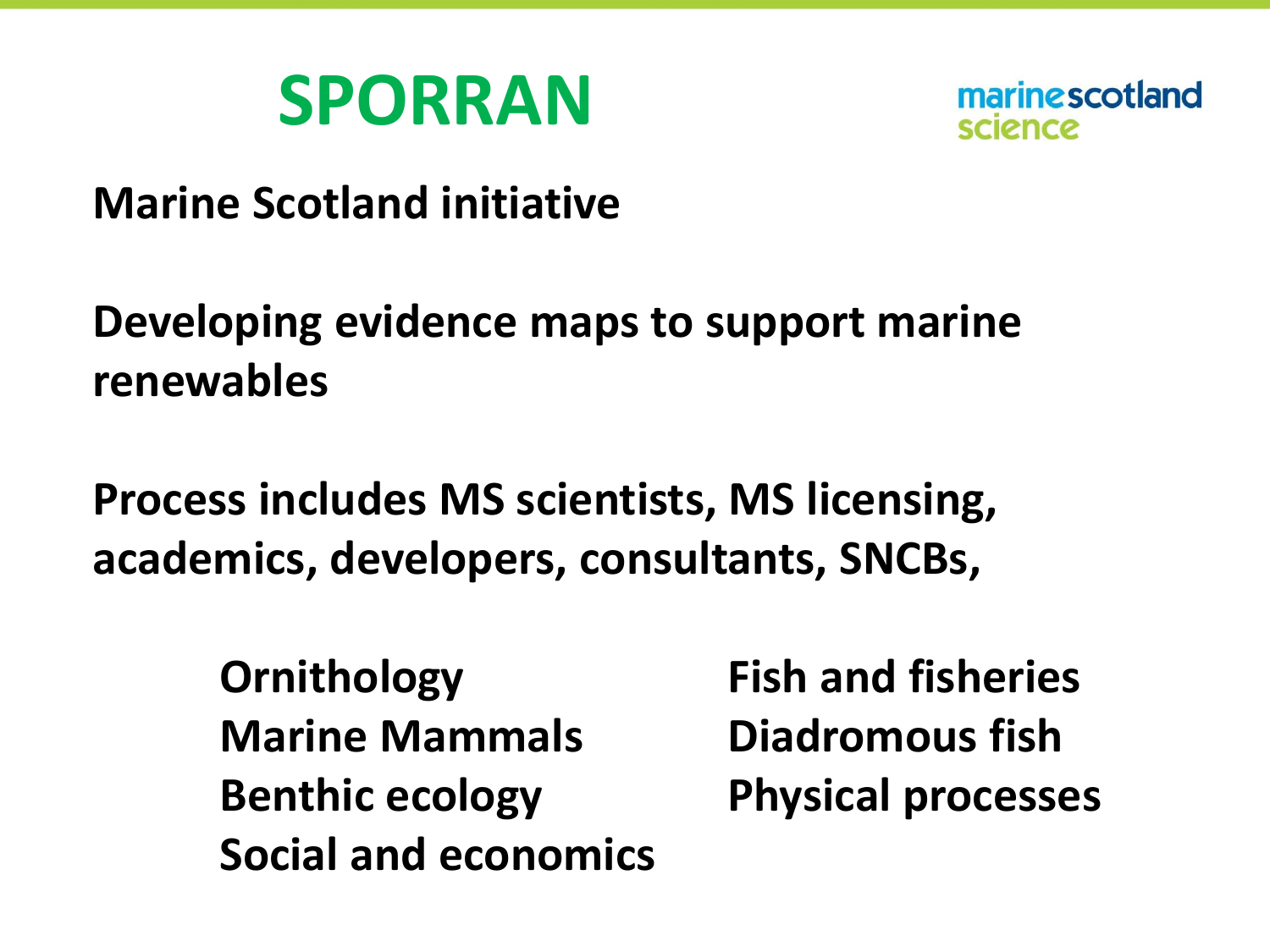# **SPORRAN outputs**

#### **Theme 1. Increasing baseline understanding of marine ecosystems.**

Reduce uncertainty and increase baseline understanding of marine ecosystems in relation to marine planning and licencing of offshore renewables through innovative monitoring / modelling solutions and data sharing initiatives.

#### **Theme 2. Detecting impacts and avoidance behaviour**  Methods to monitor and detect impacts and avoidance behaviour of marine species in response to offshore renewables development including the consideration of cumulative impacts.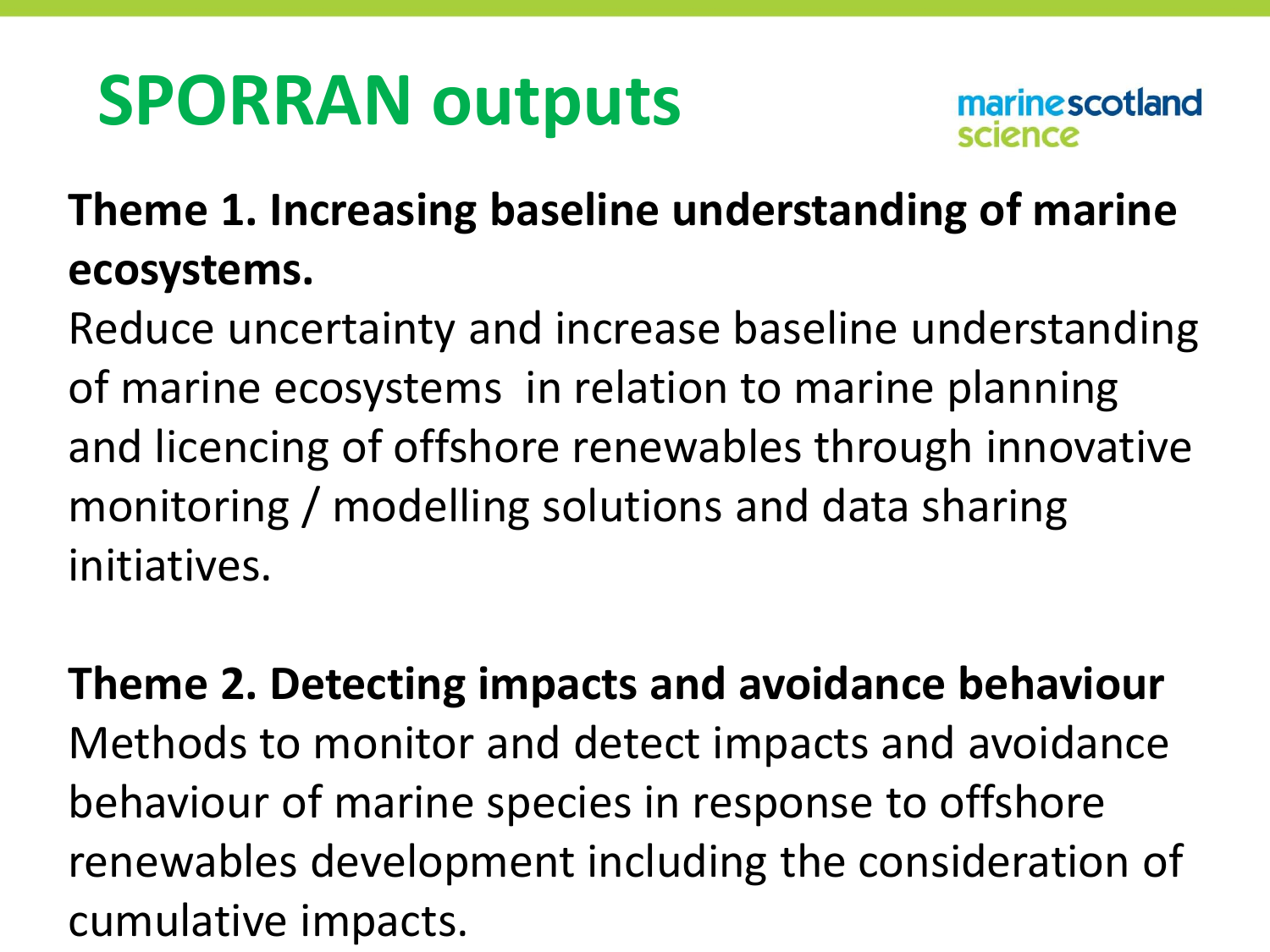# **SPORRAN outputs**

marine scotland

**Theme 3. Assessing population level impacts**  Assessing/monitoring the population level consequences of marine renewables development on marine species.

**Theme 4. Understanding Mitigation Options**  Understanding and monitoring the efficacy of mitigation measures in areas of marine renewable development.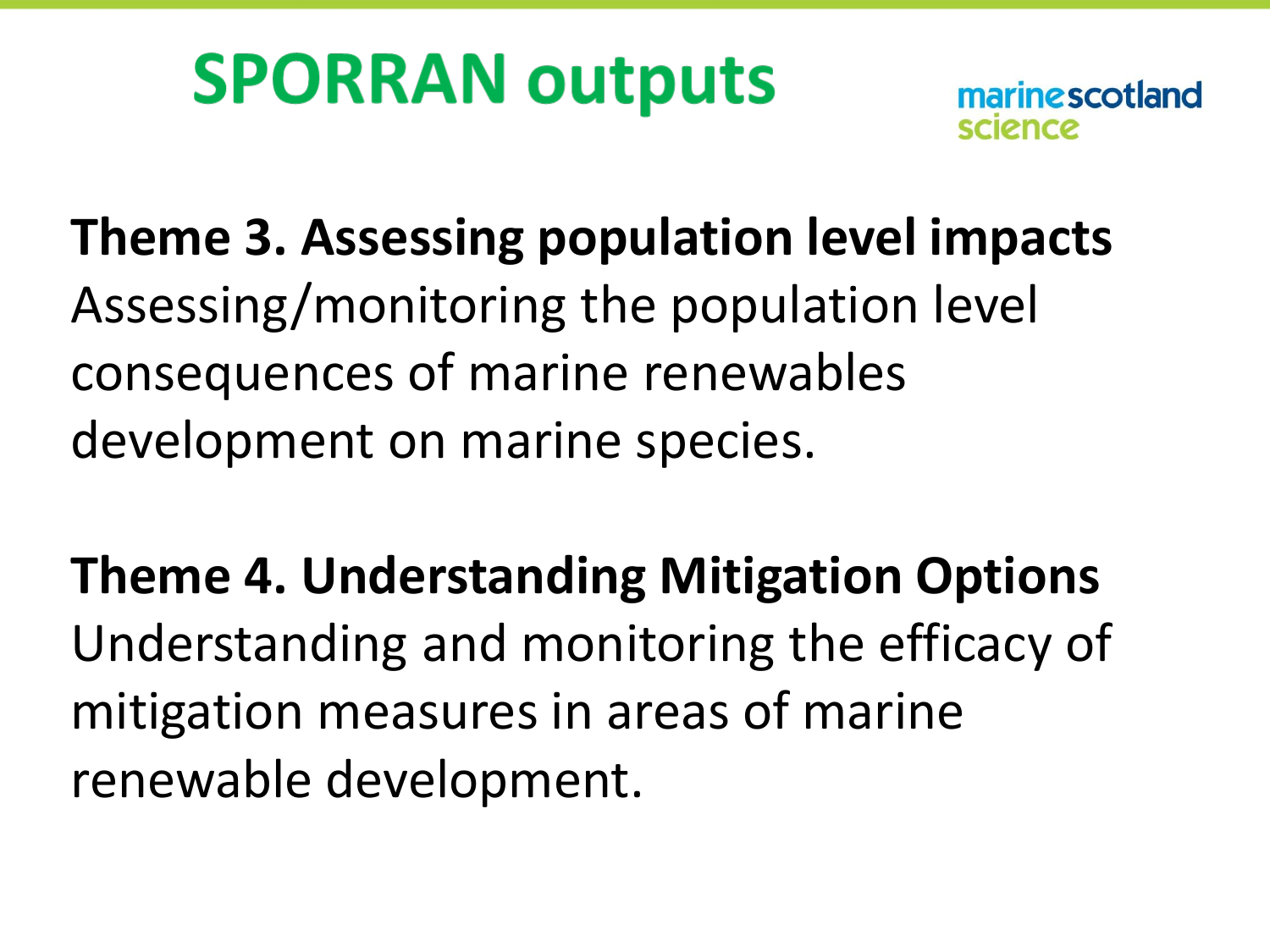## **Is it working?**



**Basis for interaction with Research Councils 2 Innovation internships Support for academic project proposals**

**Basis for internal bids for funding for external commissioning Ornithology Acoustic impacts on mammals Acoustics of tidal stream areas**

**Helps to steer internal research project development**

**Attracted co-funding**